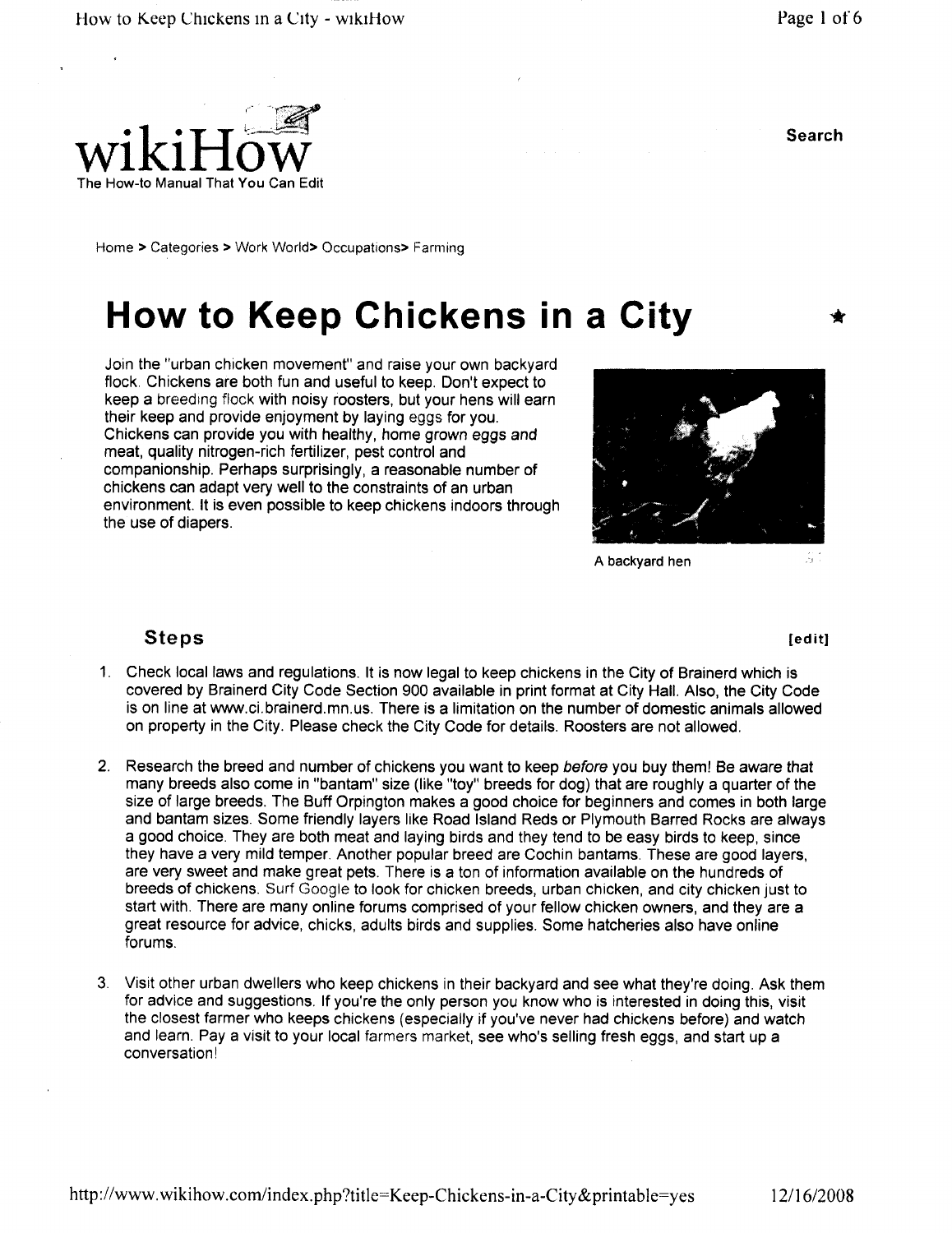4. Build your chickens a good coop out of strong materials. The coop is a place where the chickens will spend the night, lay eggs, and get out of the bad weather. There are many different types of coops. If you're handy, you can easily build one using a design you find on the Internet, or something you already have lying around. There are many different types of successful chicken coops that imaginative people have created, made from things as strange as an old pickup truck bed cap to a dog house The key is to make your coop a safe place for the chickens to lay their eggs and sleep



- o It should have good air flow and somewhere for the chickens to perch
- $\circ$  Prepare adequately for your chickens for the whole year. They will need shade in the summer and heat in the winter. If you live where there are cold winters you may need to set up a heat lamp in the coop and make sure you have chosen a cold-hardy breed of chicken.
- o Protect against burrowing vermin such as rats and mice by burying about 6 inches of the fencing wire below ground level and curling it outwards. Then when pests try to dig under the wire to get in your coop, they run into the wire instead. Predators are very patient and have all night to get themselves a good chicken dinner, and chickens sleep very soundly.
- o Check your finished coop carefully for dangers such as protruding wires and nails Chickens are very curious and it's cheaper to prevent accidents than it is to take them to the vet.
- $\circ$  Build nest boxes where your chickens can cozy up and lay their eggs. A little bit of straw (not hay) to make a nest goes a long way
- 5. Give your chickens room to roam. If you have a safely fenced yard or an off-street area, let them wander free during the day If you give them a good spot to get out of the weather and up off the ground, they usually won't go very far from it. Often chickens prefer not to go anywhere they can't see their coop from. If you can't let them roam free, try making a little run for them out of hardware cloth (strong, welded wire fencing that has small, square openings--most hardware stores have it by the roll), or if you have to, you can keep them in the coop with a small run attached to it. Don't use chicken wire, as it is way too flimsy and is easily torn into by predators such as dogs, and even humans. Spend a little extra money on good fencing materials and save yourself the heartbreak of finding your birds torn to shreds one day
- 6. Purchase food for your chickens before they arrive. Feed supply stores are a good source as well as the Internet. You should have a bag of pelleted poultry feed (for large breeds) or crumble (for bantam breeds). Put the feed in a covered feeder and replace it regularly, as it does go stale. Never let your chickens eat damp feed! Chickens also love table scraps. They are effective weed eaters and insect control. Fresh and cracked corn is a favorite as well as tomatoes, apples and anything baked. Steer clear of giving your chickens onions and garlic, as it can flavor the eggs. Also, chocolate, raw potatoes, and avocados are toxic to birds and your chickens should never eat it. A good rule of thumb: if it's healthy for you, it's usually healthy for your chickens. Use common sense and keep pesticides, antifreeze and other chemicals out of your birds' reach. Clean up uneaten food before it spoils and stinks up their home
- 7. Find your chickens. There are many ways of finding local chicken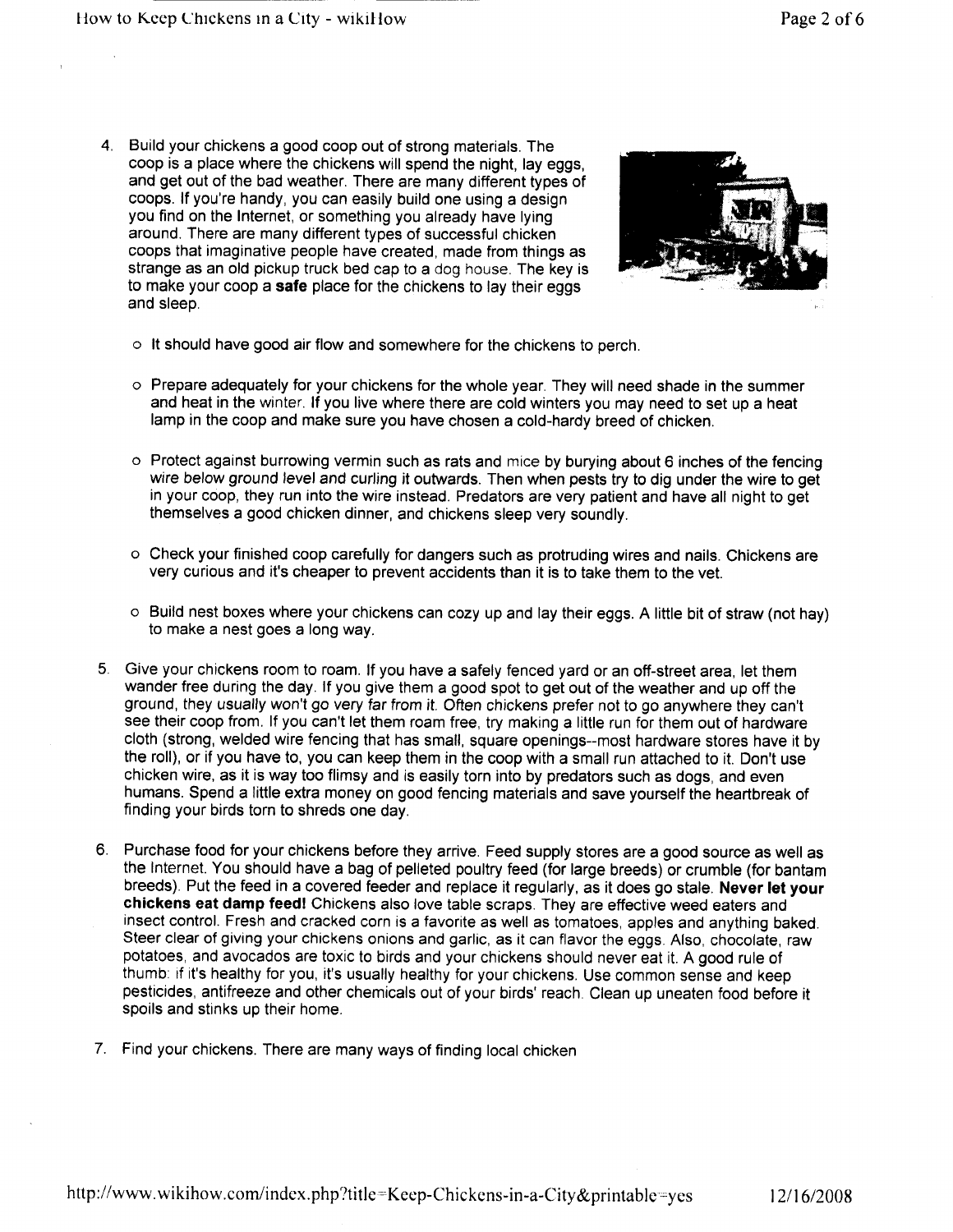farmers. Ask around at farmers markets, health food stores and feed supply stores. Check the classifieds for a livestock section. The other option is to purchase your chickens online Your county fair, 4H Clubs, county agriculture extension service--all are good starting points. You can even buy fertile eggs to incubate and hatch on your own! Hatching your own chicks is an amazing experience, especially for kids. If you decide to do this, be well prepared and do your research--it's fairly easy but you need to be prepared for those little balls of fluff



- 8. Keep everything clean. Once every week or two (depending on how many chickens you have in how little space), clean out the coop, wipe down the perches, and scrub down their feeders. If they are laying, thoroughly clean their nest boxes, especially if an egg cracked at one point. Keeping their environment clean will also keep your neighbors from complaining
- 9. Watch your chickens. Check the feed and water every day. Observe them regularly and look for changes in behavior and habits that will alert you to ways you can improve their habitat
	- o Are they eating their food and drinking their water Always make sure the food and water are fresh, cool, and clean.
	- o Are they huddling together in a particular spot? It might be too cold for them, or there could be a draft
	- o Are they breathing heavily? Check that they have enough shade to find a spot where they car cool off
	- $\circ$  Are they losing feathers? The proverbial "pecking order" may be in effect. If any of the chickens are bleeding, consider separating it, as other chickens will continue to peck at the wound.
	- $\circ$  Are they all there? Count your chickens every day, especially if you have more than ten.
	- o Be on the look out for signs of disease Some possible symptoms to look for indicating injury/illness/disease include: Coughing, wheezing, labored breathing, warts/scabs, swollen joints, loss of feathers, reduced egg production, thin egg shells, fever, abscesses or open wounds, paralysis, twisting of neck/head, discharge from nose/mouth, diarrhea/blood in stool, not eating/drinking, weight loss, retarded growth, lack of coordination, enlarged abdomen.<sup>[1]</sup>

### Tips **Example 2** and the contract of the contract of the contract of the contract of the contract of the contract of the contract of the contract of the contract of the contract of the contract of the contract of the contr

- Find an avian (bird) vet before you need one. 2AM Sunday morning is no time to be stuck running around trying to find someone to treat your chicken! (However, this is only important if you have show quality chickens. Find the local livestock veterinarian for mass problems. Otherwise, chickens take care of themselves pretty well if they have enough food, water, and space.)
- Find a "chicken sitter" if you ever plan on being away from your home for more than a day. Chickens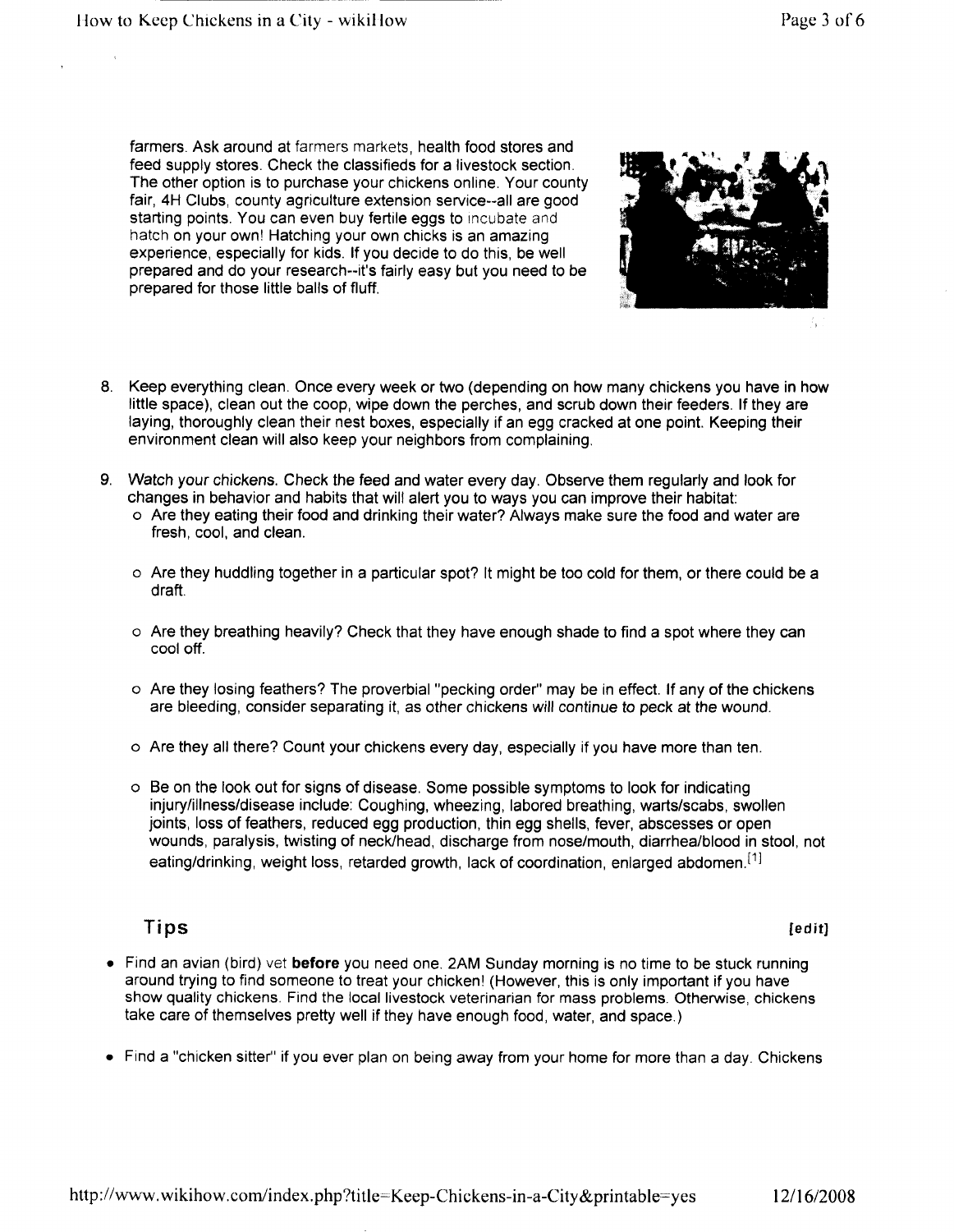need to be tended to at least twice a day (to let them out of the coop or put them in, to check their food and water, etc.). If you're not around to do it, you need to get in touch with someone who's responsible and comfortable with this task

- Buy a book on keeping chickens for reference.
- Tell your neighbors what you are doing. They are less likely to get upset over a wandering chicken in their yard every once in a while if they know where it came from. Better yet, turn them into allies and give them free eggs! You will likely end up with more eggs than you will know what to do with.
- Protect the outdoor run from hawks by draping bird netting over it and tying it down. Bird netting is very cheap and, without it, you are inviting hawks over for a daily feast.
- If there is no one in your area to buy chicks from, try mail ordering them. Keep in mind, you may have to order quite a few, but this will allow you to order just hens ... and you don't need a rooster for good eggs
- Try to keep your chicken hobby as cute and clean as possible. No one likes liking next to an ugly mess. By ordering plans to build a cute "city friendly"<sup>[2]</sup> coop or purchasing a ready made one, you fend off a lot of problems before you begin
- Use fly traps and keep your coop really clean. If there is no smell the neighbors can't complain.
- Roosters are a liability in the city. The noise and trouble they create is usually not worth it. Hens lay lots of wonderful eggs - with or without a rooster.

#### Warnings **in the contract of the contract of the contract of the contract of the contract of the contract of the contract of the contract of the contract of the contract of the contract of the contract of the contract of t**

- Most people in an urban environment would rather you not actually try to cultivate a group of chickens in your backyard
- Check online for plants in your yard that may be toxic as chickens love to eat greenery and your garden is 'on the menu'! It follows that you should never use pesticide spray on or around plants that chickens may eat, and never use slug and snail killer pellets as they will kill your birds. Chickens naturally scratch and dig in the dirt with much gusto, so don't expect them to steer clear of your prize-winning petunia patch. If you don't want them to eat it and/or dig it up, fence it off.
- Roosters are loud! All male chickens love to crow and they do it in the morning, noon, night and every chance they get in-between. Keep that in mind if you have close neighbors. Hens, on the other hand, are not as noisy, but they DO cackle loudly here and there.
- Roosters are loud, but they serve a purpose hens tend to be scattered and witless and roosters work to manage the herd in foraging and protect them from predators. Roosters also tend to decrease "hen pecking" - the abusive pecking inflicted on the runts of the roost.
- Chickens can carry diseases just like any other outdoor animal, so if you have very small children, make sure you monitor their contact. Tell them to wash their hands after petting them, and never kiss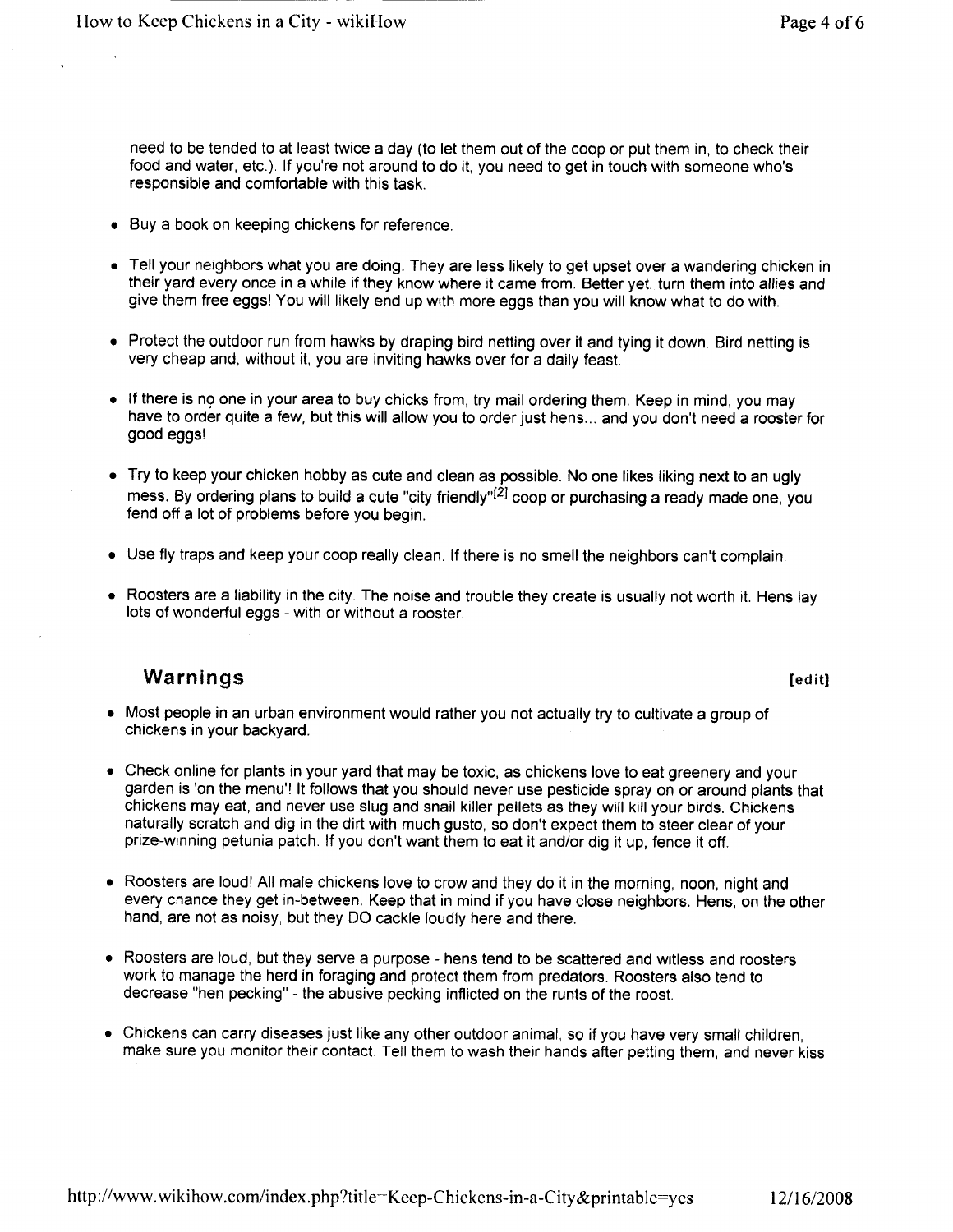them. Educate yourself on chicken health, including common diseases and parasites, many of which can be carried in by wild birds

• Consider what you will do with unwanted birds. If you are hatching your own chickens, about half of them will be roosters. They can't be kept together because they'll kill each other and harm the hens as well. Likewise, if your main reason for keeping chickens is for the eggs, remember that chickens can live 8-10 years but only have a productive life (one egg every  $\overline{1}$  5 days) of about 2-3 years. It's not easy to find homes for roosters and unproductive chickens, and usually your only option is to sell them for meat. However, keeping older chickens is often an option. They don't eat quite as much, but still produce delicious eggs. The roosters make good chicken jerky if you're ambitious Be aware that rooster meat is pretty tough and would rarely make something like fried chicken taste good

#### Related wikiHows entitled and the settlement of the settlement of the settlement of the settlement of the settlement of the settlement of the settlement of the settlement of the settlement of the settlement of the settleme

- How to Protect Chickens from Feral Animals
- How to Keep Chickens from Eating Their Own Eggs
- How to Protect Chicken Combs from Winter Cold
- How to Collect Chicken Eggs
- How to Find Where Your Hen Lays Eggs
- How to Breed Chickens
- How to Hatch Turkey Eggs in an Incubator

#### Sources and Citations educations and its service of the service of the service of the service of the service of the service of the service of the service of the service of the service of the service of the service of the s

- 1. thttp://urbanchickens.org/chicken-illness-injury-and-disease
- 2.  $\uparrow$  http://ubuilderplans.com
- Try surfing for "urban chicken"; "city chicken"; "keeping chickens"; "chicken breeds"; "backyard chickens";"hen house plans"

### Ads by Google

## . Single Mom Makes \$5K/mth

Read how a Single Mom makes over 5000 a month from her home

JessicasMoney com

Embed this: Republish this entire article on your blog or website.